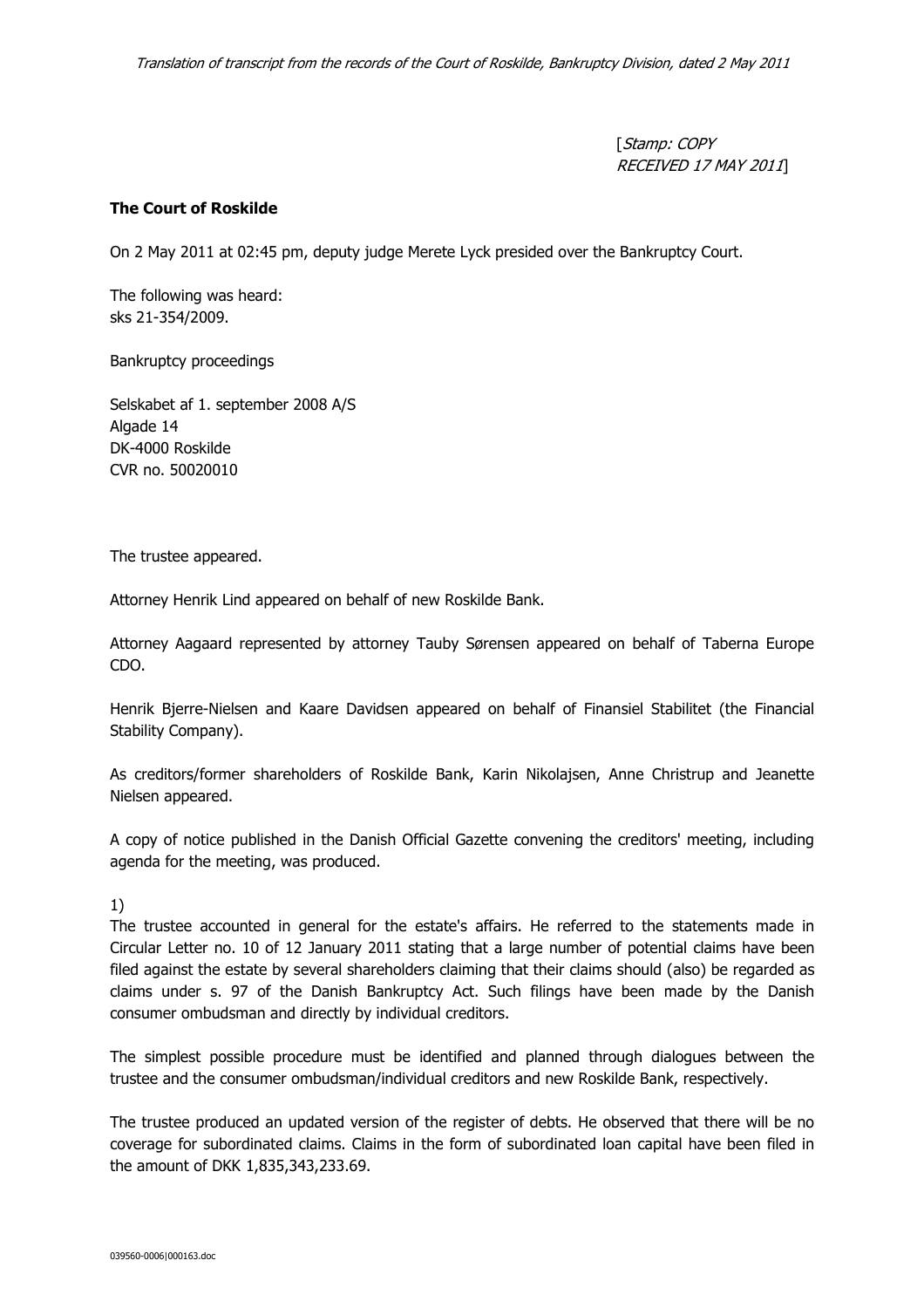A claim filed by Crédit du Nord Société in the amount of DKK 74.5 million has been re-filed, now as a claim under s. 97 of the Bankruptcy Act. This claim will be examined at a later creditors' meeting.

The claims filed by shareholders under s. 97 of the Bankruptcy Act are based on the relevant creditors finding themselves to be misled, and the creditors are therefore claiming compensation for their losses or claiming that they are not liable for the loans raised for the acquisition of shares. The claims filed under s. 97 of the Bankruptcy Act total almost DKK 396 million, including the claim raised by Crédit du Nord Société.

The trustee ascertained that the meeting was not attended by at least 1/3 of the voting creditors, and that, consequently, the meeting did not constitute a quorum. Therefore, the trustee would have to resolve on the items on the agenda.

Re. item 2 – Examination of claim filed by Taberna Europe:

The trustee stated that on commencement of the bankruptcy proceedings, Taberna had filed a claim regarding a subordinated loan subject to s. 136. Subsequently, the creditor has specified that, under the specific circumstances, the claim should be raised as an unsecured claim. The creditor has requested the trustee to examine the claim.

The trustee referred to his recommendation letter dated 13 April 2011 in which the trustee recommended that the claim be dismissed as a claim ranking under s. 97.

With the consent of the Bankruptcy Court, the trustee suspended the deadline fixed for the creditor's commencement of legal proceedings until 31 august 2011.

Re. item 3 - position with respect to approach received from new Roskilde Bank regarding a final clarification of the "earn-out-model" provided for in the transfer agreement dated August 2008:

The trustee explained that a purchase price adjustment clause was inserted in the transfer agreement. According to the statements made in a report circulated by Finansiel Stabilitet, here on behalf of new Roskilde Bank, the adjustment clause will not become relevant. Consequently, the trustee has recommended to the creditors that they accept that no further claims may be raised with respect to the said clause.

Henrik Bjerre-Nielsen accounted in further detail for the background for the request filed.

The trustee noted that since the meeting was not attended by a sufficient number of the voting creditors, s. 119(3) of the Bankruptcy Act stipulates that it is left for the trustee to decide whether to abandon the adjustment clause, unless the Bankruptcy Court finds that this matter must be deferred for a later creditors' meeting.

In accordance with the recommendation made, the trustee decided that the estate is willing to waive any future relying on the adjustment clause.

As the majority of the subordinated creditors are domiciled abroad, the trustee recommended that the deadline for the creditors to file individual claims, if any, under s. 137 of the Bankruptcy Act be fixed at four weeks.

Attorney Tauby Sørensen stated that he would like to receive additional information/calculations from Finansiel Stabilitet. Such information must be translated and sent to his client abroad and therefore the deadline recommended by the trustee will be too narrow.